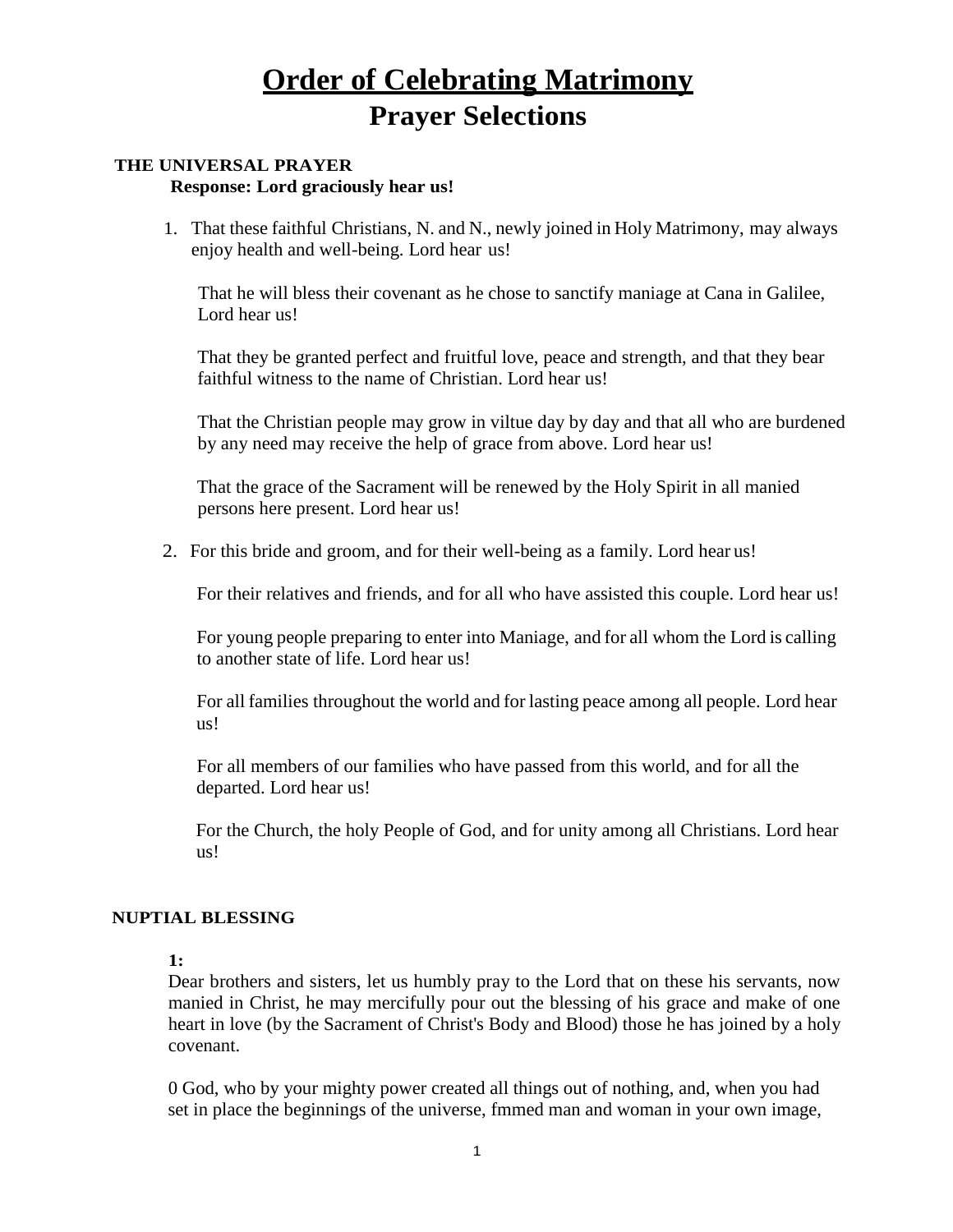making the woman an inseparable helpmate to the man, that they might no longer be two, but one flesh, and taught that what you were pleased to make one must never be divided;

0 God, who consecrated the bond of Marriage by so great a mystery that in the wedding covenant you foreshadowed the Sacrament of Christ and his Church;

0 God; by whom woman isjoined to man and the companionship they had in the beginning is endowed with the one blessing not forfeited by original sin nor washed away by the flood.

Look now with favor on these your servants, joined together in marriage, who ask to be strengthened by your blessing. Send down on them the grace of the Holy Spirit and pour your love into their hearts, that they may remain faithful in the Marriage covenant.

May the grace of love and peace abide in your daughter N., and let her always follow the example of those holy women whose praises are sung in the scriptures. May her husband entrust his hemi to her, so that, acknowledging her as his equal and his joint heir to the life of grace, he may show her due honor and cherish her always with the love that Christ has for his Church.

And now, Lord, we implore you: may these your servants hold fast to the faith and keep your commandments; made one in flesh, may they be blameless in all they do; and with the strength that comes from the Gospel, may they bear true witness before all; (may they be blessed with children, and prove themselves virtuous parents, who live to see their children's children).

And grant that, reaching at last together the fullness of years for which they hope, they may come to the life of the blessed in the Kingdom of Heaven. Through Christ our Lord. Amen.

#### 2:

Let us pray to the Lord for this bride and groom, who come to the altar as they begin their married life, that (partaking of the Body and Blood of Christ) they may always be bound together by love for one another.

Holy Father, who formed man in your own image, male and female you created them, so that as husband and wife, united in body and hemi, they might fulfill their calling in the world;

0 God, who, to reveal the great design you formed in your love, willed that the love of spouses for each other should foreshadow the covenant you graciously made with your people, so that, by fulfillment of the sacramental signs, the mystical marriage of Christ with his Church might become manifest in the union of husband and wife among your faithful.

Graciously stretch out your right hand over these your servants N. and N., we pray, and pour into their hemis the power of the Holy Spirit.

Grant, 0 Lord, that, as they enter upon this sacrmnental union, they may share with one another the gifts of your love and, by being for each other a sign of your presence, become one heart and one mind.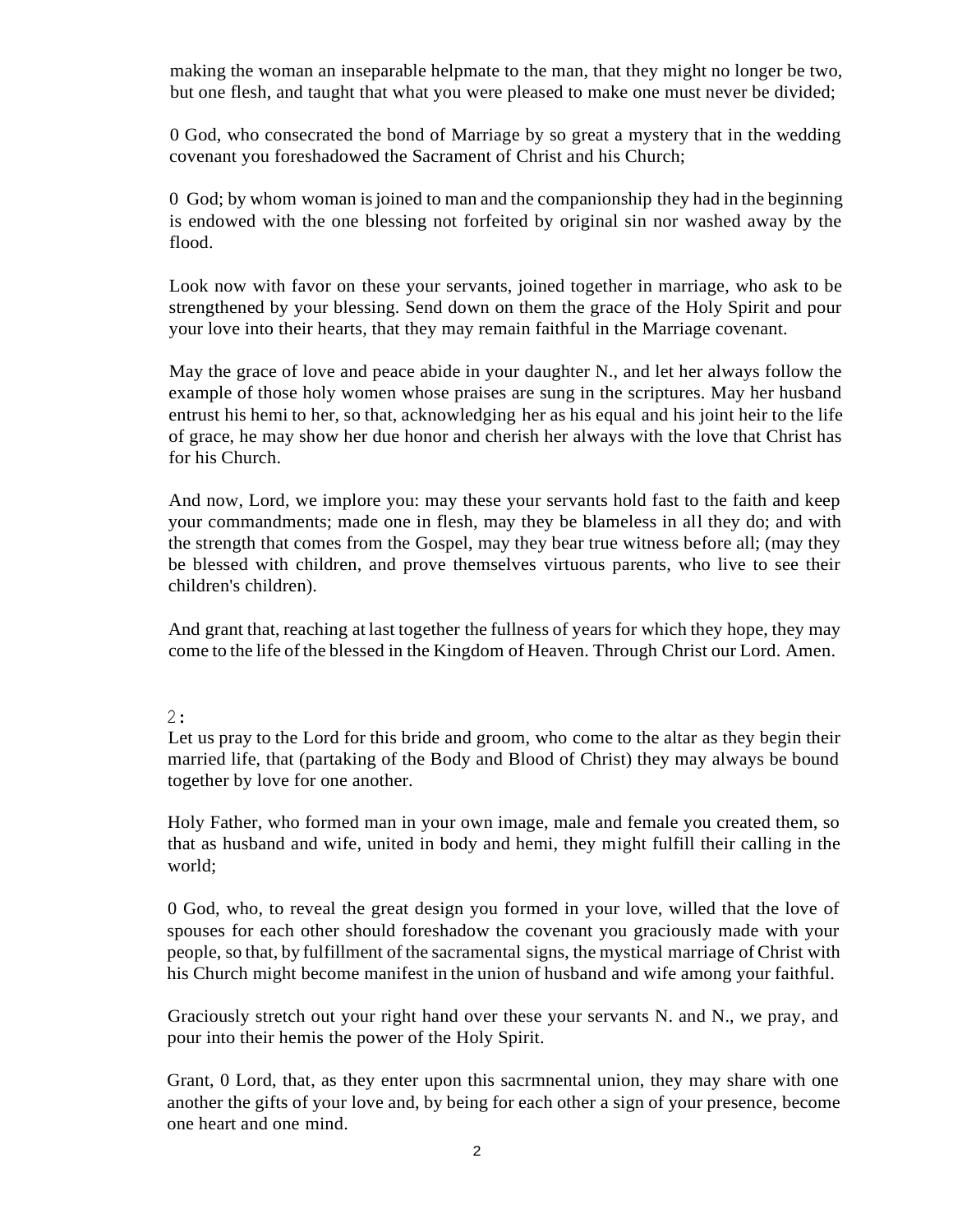May they also sustain, 0 Lord, by their deeds the home they are forming (and prepare their children to become members of your heavenly household by raising them in the way of the Gospel).

Graciously crown with your blessings your daughter N., so that, by being a good wife (and mother), she may bring warmth to her home with a love that is pure and adorn it with welcoming graciousness.

Bestow a heavenly blessing also, 0 Lord, on N., your servant, that he may be a worthy, good and faithful husband (and provident father).

Grant, holy Father, that, desiring to approach your table as a couple joined in Maniage in your presence, they may one day have the joy of taking part in your great banquet in heaven. Through Clu·ist our Lord. Amen.

#### 3:

Let us humbly invoke by our prayers, dear brothers and sisters, God's blessing upon the bride and groom, that in kindness he may favor with his help those on whom he has bestowed the Sacrament of Matrimony.

Holy Father, maker of the whole world, who created man and woman in your own image and willed that their union be crowned with your blessing, we humbly beseech you for these your servants, who are joined today in the Sacrament of Matrimony.

Ay your abundant blessing, Lord, come down upon this bride, N., and upon N., her companion for life, and may the power of the Holy Spirit set their hearts aflame from on high, so that, living out together the gift of Matrimony, they may (adorn their family with children and) enrich the Church.

In happiness may they praise you, 0 Lord, in sotTOw may they seek you out; may they have the joy of your presence to assist them in their toil, and know that you are near to comfort them in their need; let them pray to you in the holy assembly and bear witness to you in the world, and after a happy old age, together with the circle of friends that surrounds them, may they come to the Kingdom of Heaven. Tlu·ough Clu·ist our Lord. Amen.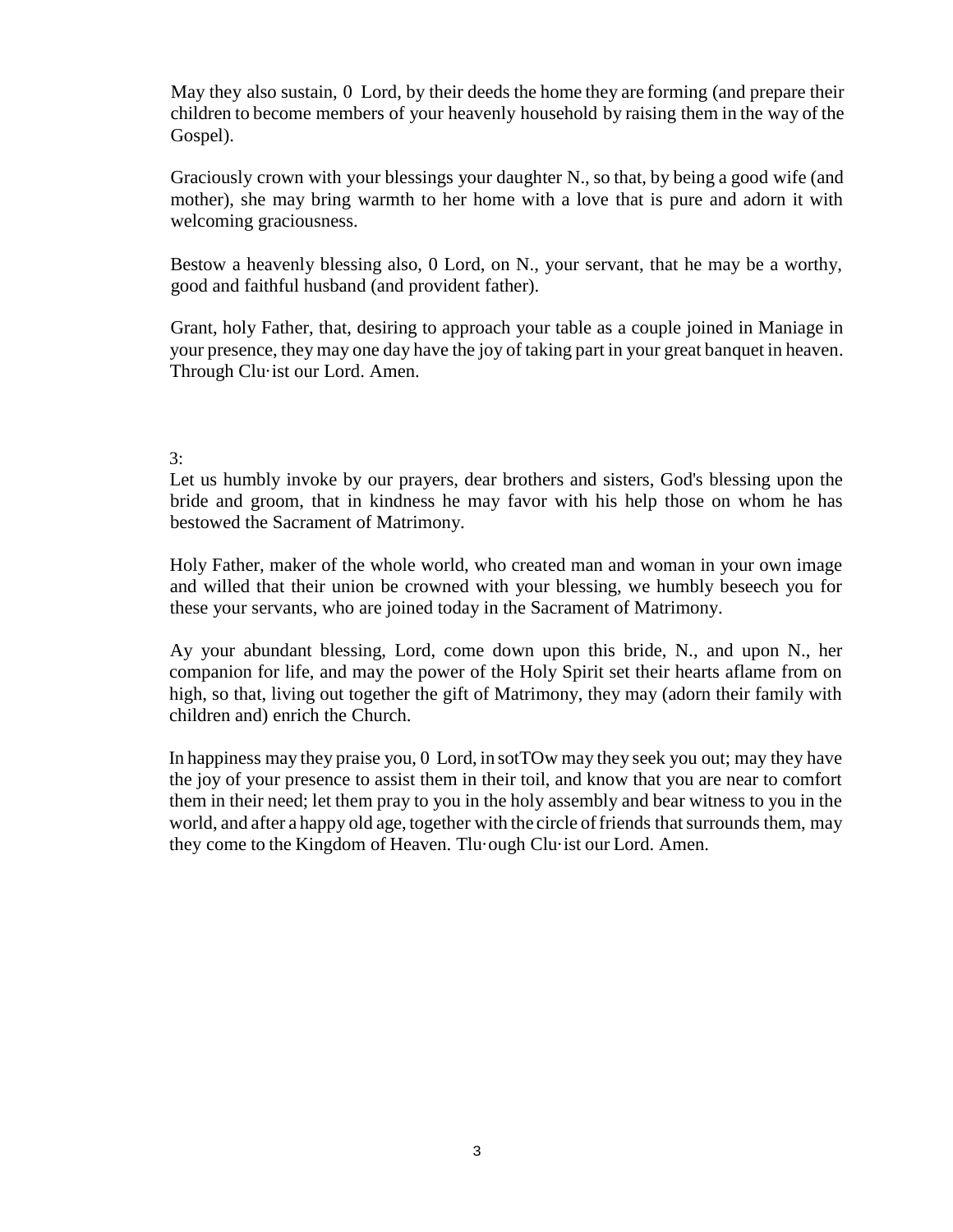#### \* I - Genesis I: 26-28, 31a

A reading from the Book of Genesis

Then God said: "Let us make man in our image, after our likeness. Let them have dominion over the fish of the sea, the birds of the air, and the cattle, and over all the wild animals and all the creatures that crawl on the ground." God created man in his image; in the image of God he created him; male and female he created them. God blessed them, saying: "Be fe1iile and multiply; fill the earth and subdue it. Have dominion over the fish of the sea, the birds of the air, and all the living things that move on the earth." God looked at everything he had made, and he found it very good.

The word of the Lord.

## \*2 - Genesis2:18-24

A reading from the Book of Genesis

The LORD God said: "It is not good for the man to be alone. I will make a suitable patiner for him." So theLORD God fo1med out ofthe ground various wild animals and various birds of the air, and he brought them to the man to see what he would call them; whatever the man called each of them would be its name. The man gave names to all the cattle, all the birds of the air, and all wild animals; but none proved to be the suitable paiiner for the man. So the LORD God cast a deep sleep on the man, and while he was asleep, he took out one of his ribs and closed up its place with flesh. The LORD God then built up into a woman the rib that he had taken from the man. When he brought her to the man, the man said: "This one, at last, is bone of my bones and flesh of my flesh; This one shall be called ' woman,' for out of ' her man' this one has been taken." That is why a man leaves his father and mother and clings to his wife, and the two of them become one body.

The word of the Lord.

\*3 - Genesis 24: 48-51, 58-67

A reading from the Book of Genesis

The servant of Abraham said to Laban: " I bowed down in worship to the LORD, blessing the LORD, the God of my master Abraham, who had led me on the right road to obtain the daughter ofmy master's kinsman for his son. If , therefore, you have in mind to show true loyalty to my master, et me know; but if not, let me know that, too. I can then proceed accordingly." Laban and his household said in reply: "This thing comes from the LORD; we can say nothing to you either for or against it. Here is Rebekah, ready for you; take her with you, that she may become the wife of your master' s son, as the LORD has said." So they called Rebekah and asked her, "Do you wish to go with this man?" She answered, "I do." At this they allowed their sister Rebekah and her nurse to take leave, along with Abraham's servant and his men. Invoking a blessing on Rebekah, they said: "Sister, may you grow into thousands of myriads; And may your descendants gain possession of the gates of their enemies!" Then Rebekah and her maids struted out; they mounted their camels and followed the man. So the servant took Rebekah and went on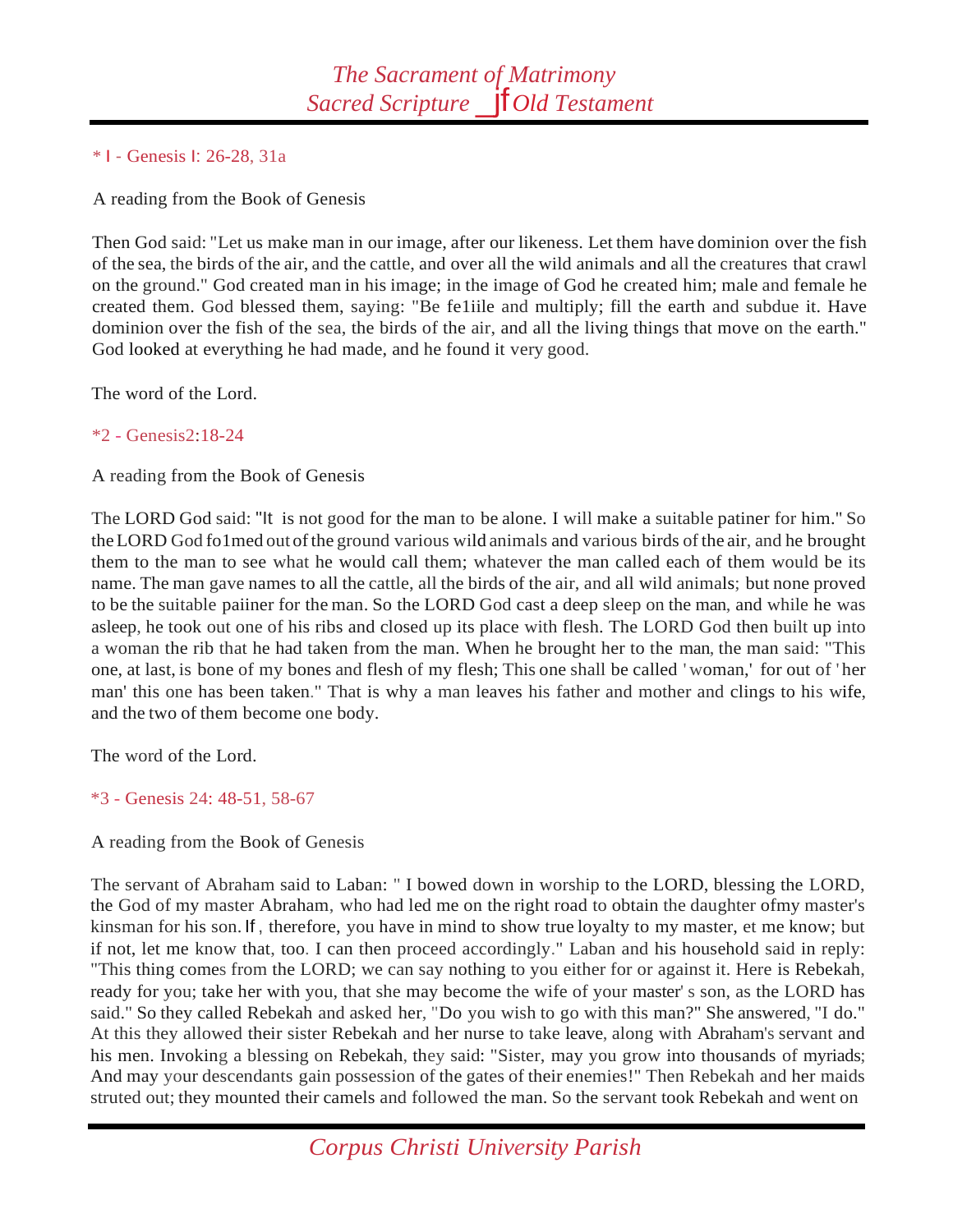his way. Meanwhile Isaac had gone from Beer-lahai-roi and was living in the region of the Negeb. One day toward evening he went out ... in the field, and as he looked around, he noticed that camels were approaching. Rebekah, too, waslooking about, and when she saw him, she alighted from her camel and asked the servant, "Who is the man out there, walking through the fields toward us?" "That is my master," replied the servant. Then she covered herself with her veil. The servant recounted to Isaac all the things he had done. Then Isaac took Rebekah into his tent; he manied her, and thus she became his wife. In his love for her Isaac found solace after the death of his mother Sarah.

The word of the Lord.

#### \*4 - Tobit 7:6-14

A reading from the Book of Tobit

Raphael and Tobiah entered the house of Raguel and greeted him. Raguel sprang up and kissed Tobiah, shedding tears of joy. But when he heard that Tobit had lost his eyesight, he was grieved and wept aloud. He said to Tobiah: "My child, God bless you! You are the son of a noble and good father. But what a tenible misfmtune that such a righteous and charitable man should be afflicted with blindness!" He continued to weep in the aims of his kinsman Tobiah. His wife Edna also wept for Tobit; and even their daughter Sarah began to weep. Afterward, Raguel slaughtered a ram from the flock and gave them a cordial reception. When they had bathed and reclined to eat, Tobiah said to Raphael, "Brother Azariah, ask Raguel to let me many my kinswoman Sarah." Raguel overheard the words; so he said to the boy: "Eat and drink and be merry tonight, for no man is more entitled to maiTy my daughter Sarah than you, brother. Besides, not even I have the right to give her to anyone but you, because you are my closest relative. But I will explain the situation to you very frankly. I have given her in maniage to seven men, all of whom were kinsmen of ours, and all died on the very night they approached her. But now, son, eat and drink. I am sure the Lord will look after you both." Tobiah answered, "I will eat or drink nothing until you set aside what belongs to me." Raguel said to him: "I will do it. She is yours according to the decree of the Book of Moses. Your man'iage to her has been decided in heaven! Take your kinswoman from now on you are her love, and she is your beloved. She is yoms today and ever after. And tonight, son, may the Lord of heaven prosper you both. May he grant you mercy and peace." Then Raguel called his daughter Sarah, and she came to him. He took her by the hand and gave her to Tobiah with the words: "Take her according to the law. According to the decree written in the Book of Moses she is your wife. Take her and bring her back safely to your father. And may the God of heaven grant both of you peace and prosperity." He then called her mother and told her to bring a scroll, so that he might draw up a maniage contract stating that he gave Sarah to Tobiah as his wife according to the decree of the Mosaic law. Her mother brought the scroll, and he drew up the contract, to which they affixed their seals. Afterward they began to eat and drink.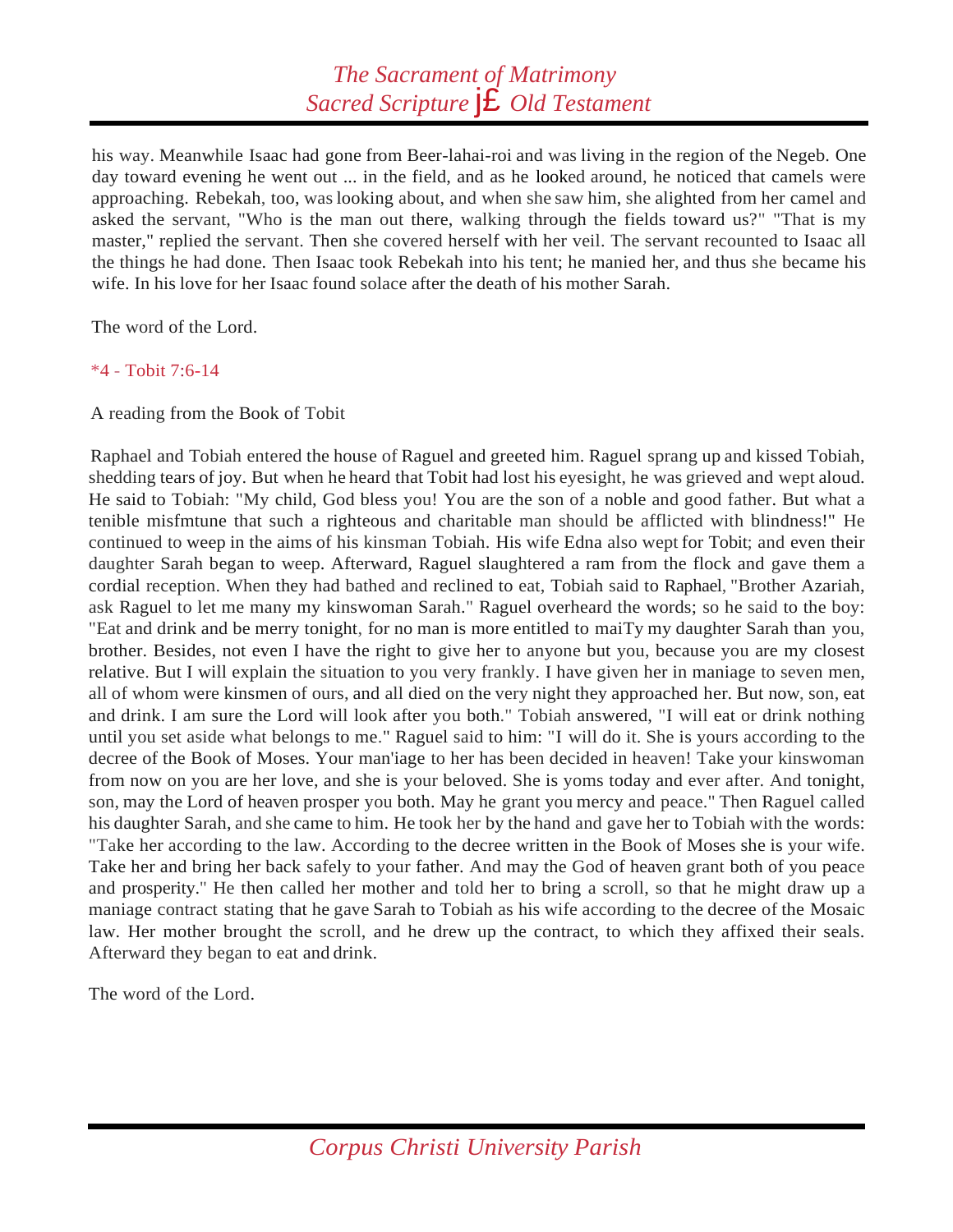## \*5 - Tobit 8 46-8

A reading from the Book of Tobit

On their wedding night Tobiah arose from bed and said to his wife, "Sister, get up. Let us pray and beg our Lord to have mercy on us and to grant us deliverance." Sarah got up, and they started to pray and beg that deliverance might be theirs. They began with these words: "Blessed are you, 0 God of our fathers; praised be your name forever and ever. Let the heavens and all your creation praise you forever. You made Adam and you gave him his wife Eve to be his help and support; and from these two the human race descended. You said, 'It is not good for the man to be alone; let us make him a partner like himself.' Now, Lord, you know that I take this wife of mine not because of lust, but for a noble purpose. Call down your mercy on me and on her, and allow usto live together to a happy old age." They said together, "Amen, amen."

The word of the Lord.

\*6 - Proverbs 31: 10-13, 19-20, 30-31

A reading from the Book of Proverbs

When one finds a worthy wife, her value is far beyond pearls. Her husband, entrnsting his heait to her, has an unfailing prize. She brings him good, and not evil, all the days of her life. She obtains wool and flax and makes cloth with skillful hands. She puts her handsto the distaff, and herfingers ply the spindle. She reaches out her hands to the poor, and extends her armsto the needy. Chaim is deceptive and beauty fleeting; the woman who fears the LORD is to be praised. Give her a reward of her labors, and let her works praise her at the city gates.

The word of the Lord.

7 - Song of Songs 2: 8-10, 14, l 6a; 8: 6-7a

A reading from the Song of Songs

Hark! my lover-here he comes springing across the mountains, leaping across the hills. My lover is like a gazelle or a young stag. Here he stands behind our wall, gazing through the windows, peering through the lattices. My lover speaks; he says to me, "Arise, my beloved, my dove, my beautiful one, and come! "O my dove in the clefts of the rock, in the secret recesses of the cliff, Let me see you, let me hear your voice, For your voice is sweet, and you are lovely." My lover belongs to me and I to him. He says to me: "Set me as a seal on your hemt, as a seal on your arm; For stern as death is love, relentless as the nether world is devotion; its flames are a blazing fire. Deep waters cannot quench love, nor floods sweep it away."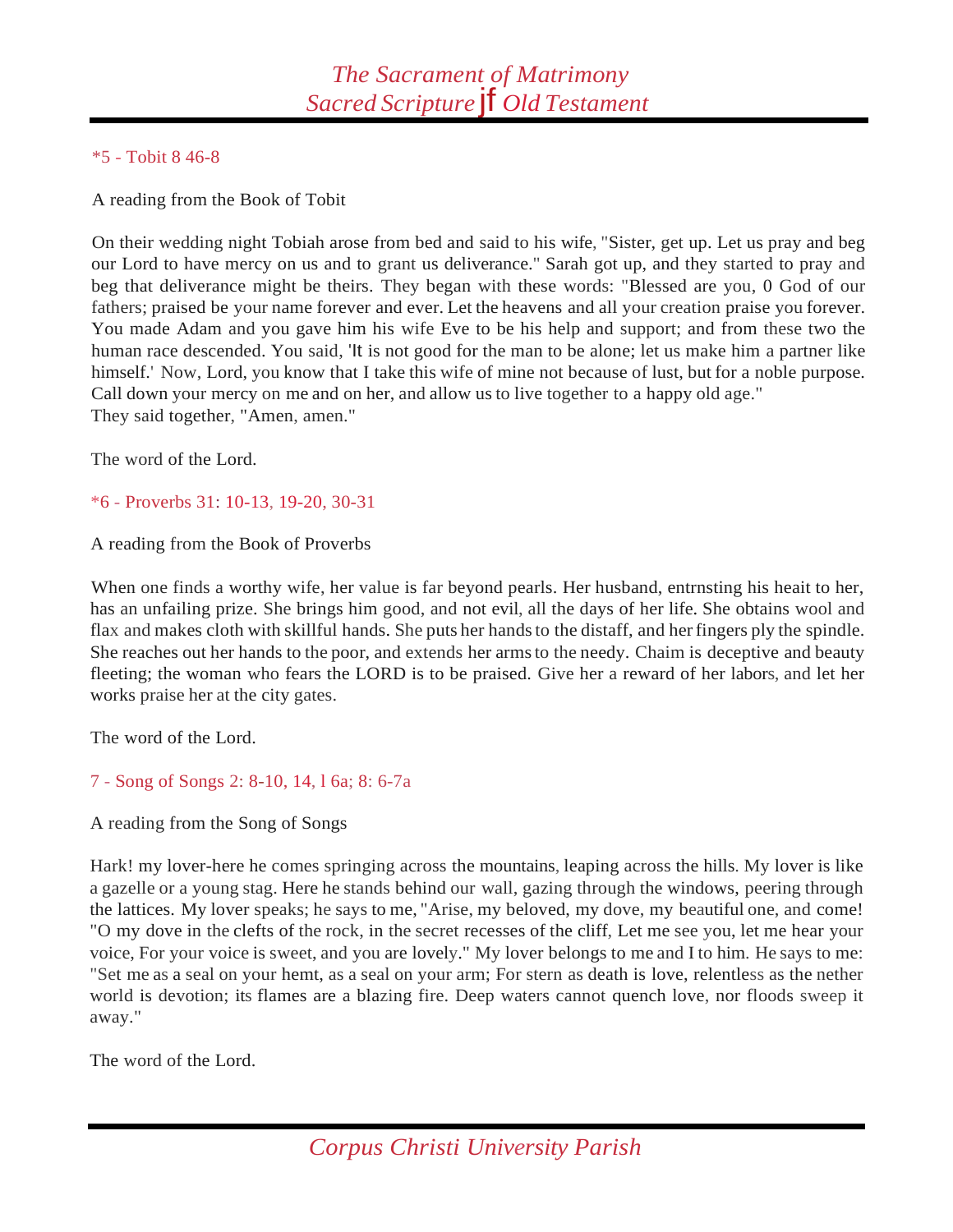\*8 - Sirach 26: 1-4, 13-16

A reading from the Book of Sirach

Blessed the husband of a good wife, twice-lengthened are his days; A wmthy wife brings joy to her husband, peaceful and full is his life. A good wife is a generous gift bestowed upon him who fears the LORD; Be he rich or poor, his heait is content, and a smile is ever on his face. A gracious wife delights her husband, her thoughtfulness puts flesh on his bones; A gift from the LORD is her governed speech, and her firm virtue is of surpassing worth. Choicest of blessings is a modest wife, priceless her chaste soul. A holy and decent woman adds grace upon grace; indeed, no price is worthy of her temperate soul. Like the sun rising in the LORD's heavens, the beauty of a virtuous wife is the radiance of her home.

The word of the Lord.

9 - Jeremiah 31: 31-32a, 33-34a

A reading from the Book of the Prophet Jeremiah

The days are coming, saysthe LORD, when I will make a new covenant with the house oflsrael and the house of Judah. It will not be like the covenant I made with their fathers: the day I took them by the hand to lead them forth from the land of Egypt. But this is the covenant which I will make with the house of Israelafter those days, says the LORD. I will place my law within them, and write it upon their hearts; I will be their God, and they shall be my people. No longer will they have need to teach their friends and relatives how to know the LORD. All, from least to greatest, shall know me, says the LORD.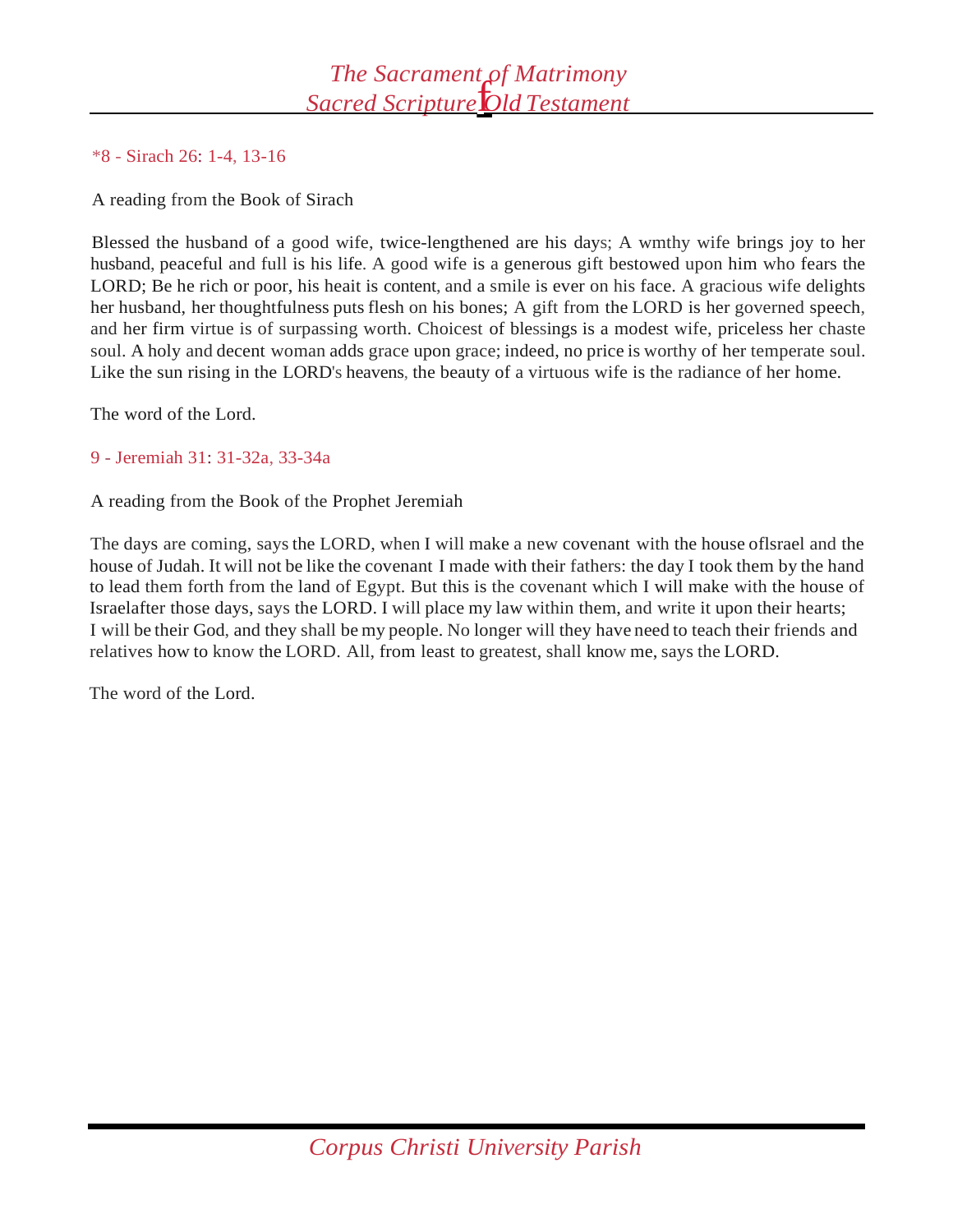## I - Romans 8: 31b-35, 37-39

A reading from the Letter of Saint Paul to the Romans

Brothers and sisters: If God is for us, who can be against us? He did not spare his own Son but handed him over for us all, how will he not also give us everything else along with him? Who will bring a charge against God's chosen ones? It is God who acquits us. Who will condemn? It is Christ Jesus who died, rather, was raised, who also is at the right hand of God, who indeed intercedes for us. What willseparate us from the love of Christ? Will anguish, or distress, or persecution, or famine, or nakedness, or peril, or the sword? No, in all these things, we conquer ove1whelmingly through him who loved us. For I am convinced that neither death, nor life, nor angels, nor principalities, nor present things, nor future things, nor powers, nor height, nor depth, nor any other creature will be able to separate us from the love of God in Christ Jesus ourLord.

The word of the Lord.

2 [Long F01m] - Romans 12: 1-2, 9-18

A reading from the Letter of Saint Paul to the Romans

I urge you, brothers and sisters, by the mercies of God, to offer your bodies as a living sacrifice, holy and pleasing to God, your spiritual worship. Do not conform yourselves to this age but be transformed by the renewal of your mind, that you may discern what is the will of God, what is good and pleasing and perfect. Let love be sincere; hate what is evil, hold on to what is good; love one another with mutual affection; anticipate one another in showing honor. Do not grow slack in zeal, be fervent in spirit, serve the Lord. Rejoice in hope, endure in affliction, persevere in prayer. Contribute to the needs of the holy ones, exercise hospitality. Bless those who persecute you, bless and do not curse them. Rejoice with those who rejoice, weep with those who weep. Have the same regard for one another; do not be haughty but associate with the lowly; do not be wise in your own estimation. Do not repay anyone evil for evil; be concerned for what is noble in the sight of all. If possible, on your part, live at peace with all.

The word of the Lord.

## 2 [Short Form] - Romans 12: 1-2, 9-13

A reading from the Letter of Saint Paul to the Romans

I urge you, brothers and sisters, by the mercies of God, to offer your bodies as a living sacrifice, holy and pleasing to God, your spiritual worship. Do not conf01m yourselves to this age but be transformed by the renewal of your mind, that you may discern what is the will of God, what is good and pleasing and perfect. Let love be sincere; hate what is evil, hold on to what is good; love one another with mutual affection; anticipate one another in showing honor. Do not grow slack in zeal, be fervent in spirit, serve the Lord. Rejoice in hope, endure in affliction, persevere in prayer. Contribute to the needs of the holy ones, exercise hospitality.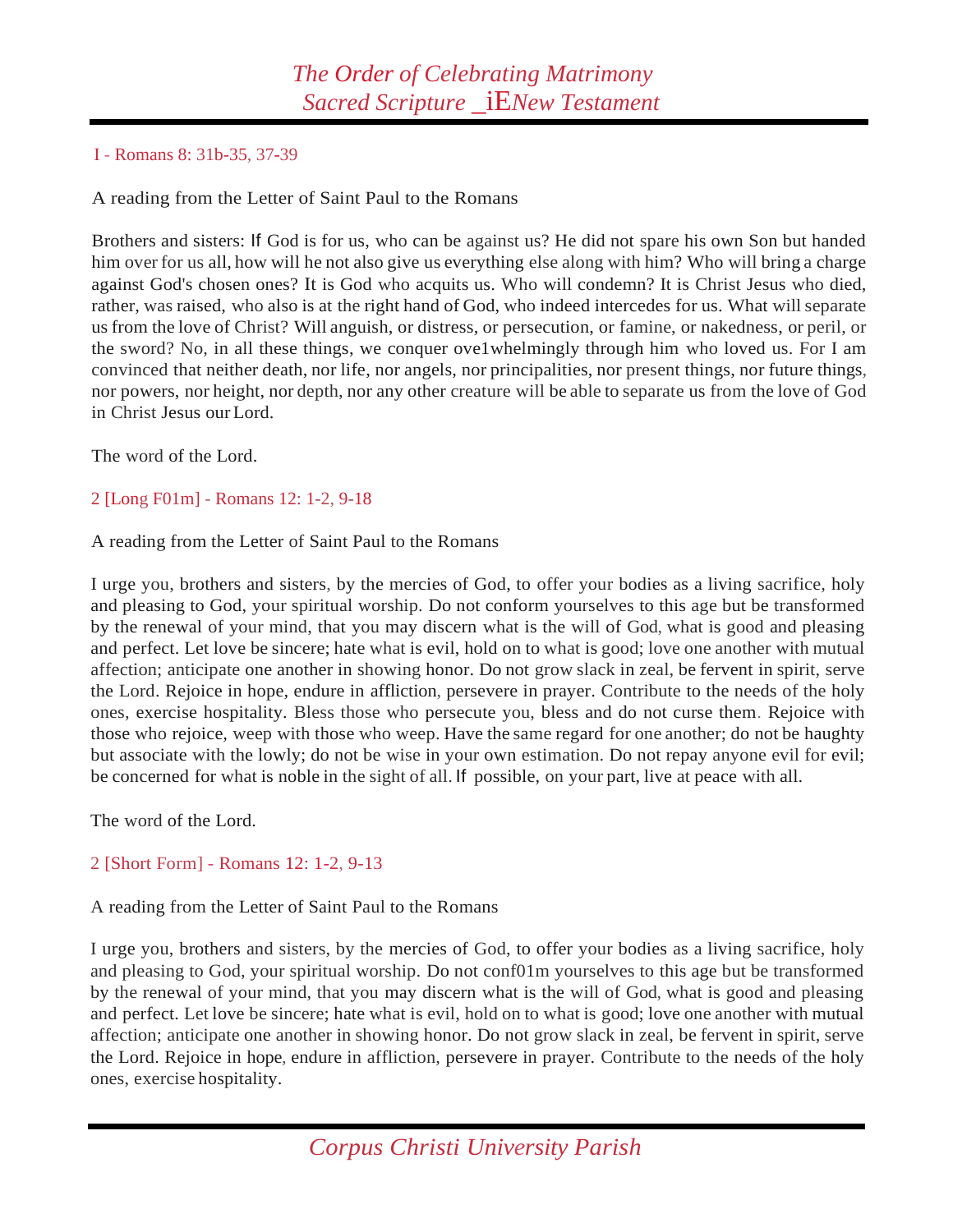The word of the Lord.

3 - Romans 15: l b-3a, 5-7, 13

A reading from the Letter of Saint Paul to the Romans

Brothers and sisters: We ought to put up with the failings of the weak and not to please ourselves; let each of us please our neighbor for the good, for building up. For Christ did not please himself. May the God of endurance and encouragement grant you to think in harmony with one another, in keeping with Christ Jesus, that with one accord you may with one voice glorify the God and Father of our Lord Jesus Christ. Welcome one another, then, as Christ welcomed you, for the glory of God. May the God of hope fill you with all joy and peace in believing, so that you may abound in hope by the power of the Holy Spirit.

The word of the Lord.

4 - 1 Corinthians 6: I 3c - 15a , 17-20

A reading from the first Letter of Saint Paul to the Corinthians

Brothers and sisters: The body is not for immorality, but for the Lord, and the Lord is for the body; God raised the Lord and will also raise us by his power. Do you not know that your bodies are members of Christ? Whoever is joined to the Lord becomes one spirit with him. Avoid immorality. Every other sin a person commits is outside the body, but the immoral person sins against his own body. Do you not know that your body is a temple of the Holy Spirit within you, whom you have from God, and that you are not your own? For you have been purchased at a price. Therefore, glorify God in your body.

The word of the Lord.

# 5 - 1 Corinthians 12: 31 - 13:8a

A reading from the first Letter of Saint Paul to the Corinthians

Brothers and sisters: Strive eagerly for the greatest spiritual gifts. But I shall show you a still more excellent way. Ifl speak in human and angelic tongues but do not have love, I am a resounding gong or a clashing cymbal. And if I have the gift of prophecy and comprehend all mysteries and all knowledge; ifl have all faith so asto move mountains, but do not have love, I am nothing. Ifl give away everything I own, and if I hand my body over so that I may boast but do not have love, I gain nothing. Love is patient, love is kind. It is not jealous, is not pompous, it is not inflated, it is not rude, it does not seek its own interests, it is not quick-tempered,it does not brood over injury, it does not rejoice over wrongdoing but rejoices with the truth. It bears all things, believes all things, hopes all things, endures all things. Love never fails.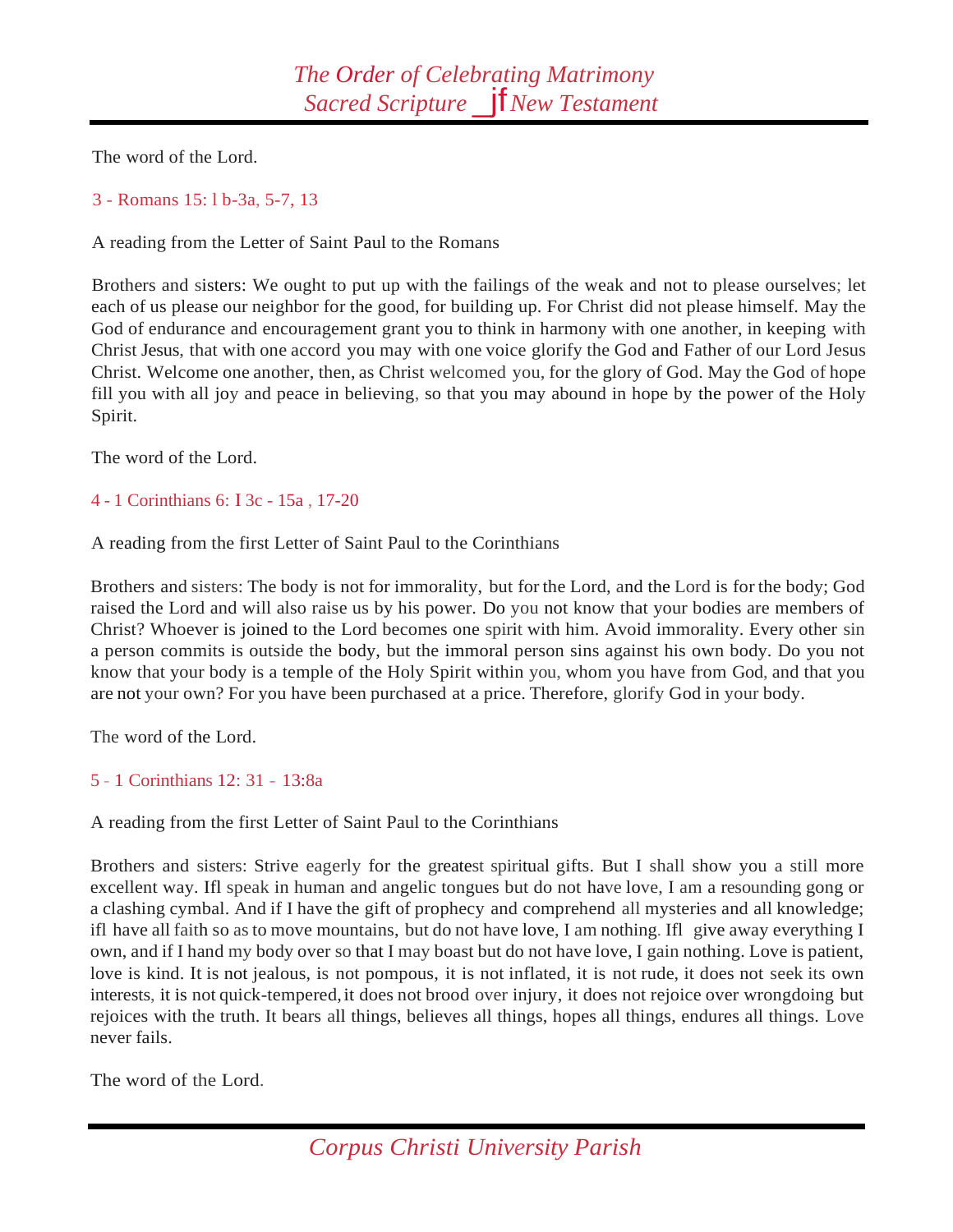## 6 - Ephesians 4: 1-6

A reading from the Letter of Saint Paul to the Ephesians

Brothers and sisters: I, a prisoner for the Lord, urge you to live in a manner worthy of the call you have received, with all humility and gentleness, with patience, bearing with one another through love, striving to preserve the unity of the Spirit through the bond of peace: one Body and one Spirit, as you were also called to the one hope of your call; one Lord, one faith, one baptism; one God and Father of all, who is over all and though all and inall.

The word of the Lord.

\*7 [Long Form] - Ephesians 5: 2a, 21-33

A reading from the Letter of Saint Paul to the Ephesians

Brothers and sisters: Live in love, as Christ loved us and handed himself over for us. Be subordinate to one another out of reverence for Christ. Wives should be subordinate to their husbands as to the Lord. For the husband is head of his wife just as Christ is head of the Church, he himself the savior of the body. As the Church is subordinate to Christ, so wives should be subordinate to their husbands in everything. Husbands, love your wives, even as Christ loved the Church and handed himself over for her to sanctify her, cleansing her by the bath of water with the word, that he might present to himself the Church in splendor, without spot or wrinkle or any such thing, that she might be holy and without blemish. So also husbands should love their wives as their own bodies. He who loves his wife loves himself. For no one hates his own flesh but rather nourishes and cherishes it, even as Christ does the Church, because we are members of his Body. *For this reason, a man shall leave his father and his mother and be joined to his wife, and the two shall become one flesh.* This is a great mystery, but I speak in reference to Christ and the Church. In any case, each one of you should love his wife as himself, and the wife should respect her husband.

The word of the Lord.

## 7 [Short Form] - Ephesians 5: 2a, 25-32

A reading from the Letter of Saint Paul to the Ephesians

Brothers and sisters: Live in love, as Christ loved us and handed himself over for us. Husbands, love your wives, even as Christ loved the Church and handed himself over for her to sanctify her, cleansing her by the bath of water with the word, that he might present to himself the Church in splendor, without spot or wrinkle or any such thing, that she might be holy and without blemish. So also husbands should love their wives as their own bodies. He who loves his wife loves himself. For no one hates his own flesh but rather nourishes and cherishes it, even as Christ does the Church, because we are members of his Body. For this reason, a man shall leave his father and his mother and be joined to his wife, and the *two shall become one flesh.* Thisis a great mystery, but I speak in reference to Christ and the Church.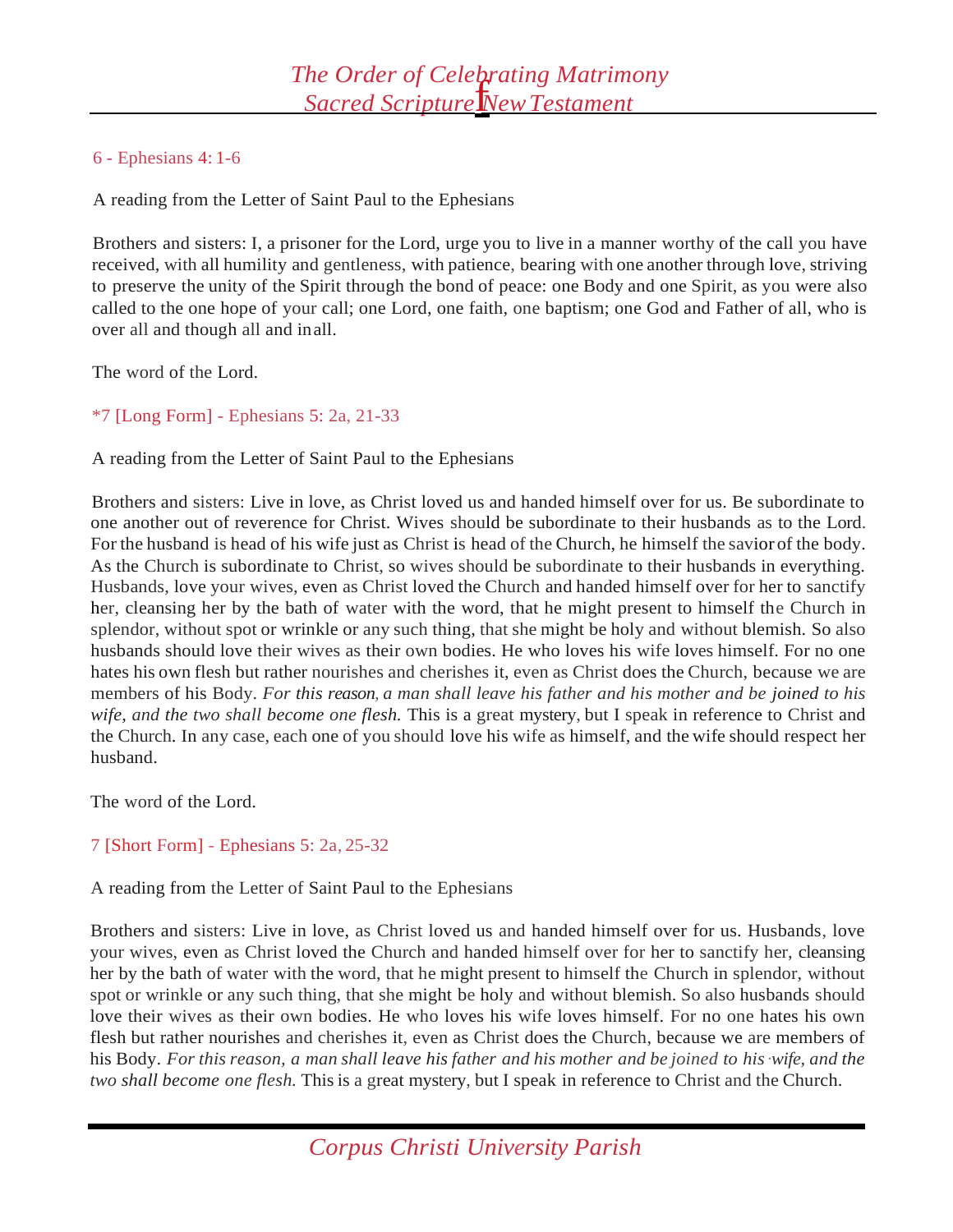The word of the Lord.

## 8 - Philippians 4: 4-9

A reading from the Letter of Saint Paul to the Philippians

Brothers and sisters: Rejoice in the Lord always. I shall say it again: rejoice! Your kindness should be known to all. The Lord is near. Have no anxiety at all, but in everything, by prayer and petition, with thanksgiving, make your requests known to God. Then the peace of God that surpasses all understanding will guard your hearts and minds in Christ Jesus. Finally, brothers and sisters, whatever is true, whatever is honorable, whatever is just, whatever is pure, whatever is lovely, whatever is gracious, ifthere is any excellence and if there is anything w01thy of praise, think about these things. Keep on doing what you have learned and received and heard and seen in me. Then the God of peace will be with you.

The word of the Lord.

## 9 - Colossians 3: 12-17

A reading from the Letter of Saint Paul to the Colossians

Brothers and sisters: Put on, as God's chosen ones, holy and beloved, heartfelt compassion, kindness, humility, gentleness, and patience, bearing with one another and forgiving one another, if one has a grievance against another; as the Lord has forgiven you, so must you also do. And over all these put on love, that is, the bond of perfection. And let the peace of Christ control your hearts, the peace into which you were also called in one Body. And be thankful. Let the word of Christ dwell in you richly, as in all wisdom you teach and admonish one another, singing psalms, hymns, and spiritual songs with gratitude in your heaits to God. And whatever you do, in word or in deed, do everything in the name of the Lord Jesus, giving thanks to God the Father thrnughhim.

The word of the Lord.

# 10 - Hebrews 13: 1-4a, 5-66

# A reading from the Letter to the Hebrews

Brothers and sisters: Let mutual love continue. Do not neglect hospitality, for through it some have unknowingly ente1tained angels. Be mindful of prisoners as ifsharing their imprisonment, and of the illtreated as of yourselves, for you also are in the body. Let maniage be honored among all and the marriage bed be kept undefiled. Let your life be free from love of money but be content with what you have, for he has said, *I will never forsake you or abandon you.* Thus we may say with confidence: *The Lord is my helper, and I will not beaji·aid.*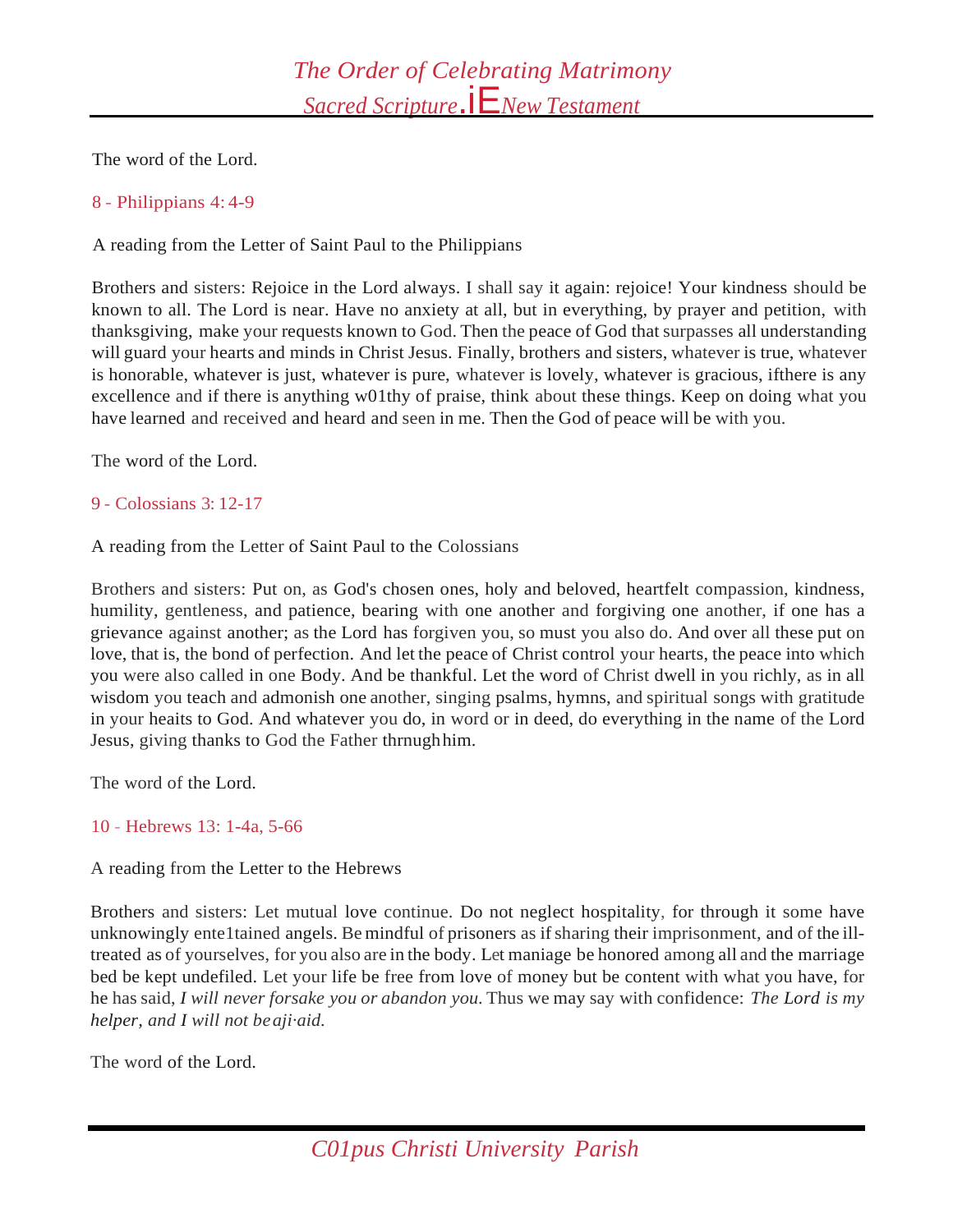## \*11 - 1 Peter 3: 1-9

A reading from the first Letter of Saint Peter

Beloved: You wives should be subordinate to your husbands so that, even if some disobey the word, they may be won over without a word by their wives' conduct when they observe your reverent and chastebehavior.Your adornmentshouldnotbeanexternalone: braidingthehair,wearinggoldjewelry, or dressing in fine clothes, but rather the hidden character of the hemt, expressed in the imperishable beauty of a gentle and calm disposition, which is precious in the sight of God. For this is also how the holywomen who hoped in Godonce used to adorn themselves and were subordinate to their husbands; thus Sarah obeyed Abraham, calling him "lord." You are her children when you do what is good and fear no intimidation. Likewise, you husbands should live with your wives in understanding, showing honor to the weaker female sex, since we are joint heirs of the gift of life, so that your prayers may not behindered. Finally, all of you, be of one mind, sympathetic, loving toward one another, compassionate, humble. Do not return evil for evil, or insult for insult; but, on the contrary, a blessing, because to this you were called, that you might inherit a blessing.

The word of the Lord.

# 12 - 1 John 3: 18-24

A reading from the first Letter of Saint John

Children, let us love not in word or speech but in deed and truth. Now this is how we shall know that we belong to the truth and reassure our heaits before himin whatever our hearts condemn, for God is greater than our hea1ts and knows everything. Beloved, if our heaits do not condemn us, we have confidence in God and receive from him whatever we ask, because we keep his commandments and do what pleases him. And his commandment is this: we should believe in the name of his Son, Jesus Christ, and love one another just as he commanded us. Those who keep his commandments remain in him, and he in them, and the way we know that he remains in us is from the Spirit that he gave us.

The word of the Lord.

# 13 - 1 John 4: 7-12

# A reading from the first Letter of Saint John

Beloved, let us love one another, because love is of God; everyone who loves is begotten by God and knows God. Whoever is without love does not know God, for God is love. In this way the love of God was revealed to us: God sent his only-begotten Son into the world so that we might have life through him. In this is love: not that we have loved God, but that he loved us and sent his Son as expiation for our sins. Beloved, if God so loved us, we also must love one another. No one has ever seen God. Yet, if we love one another, God remains in us, and his love is brought to perfection in us.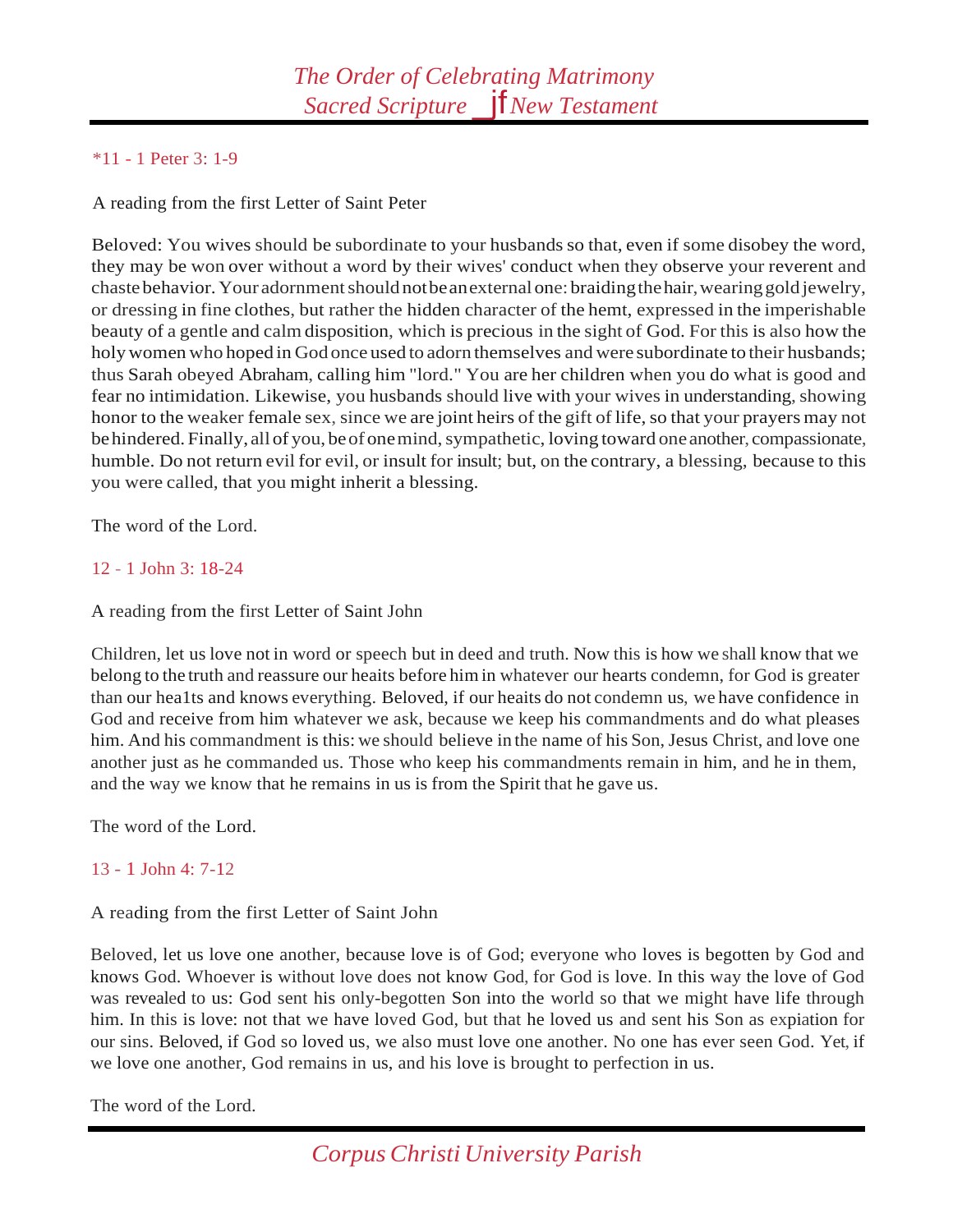14 - Revelation 19: 1, 5-9a

A reading from the Book of Revelation

I, John, heard what sounded like the loud voice of a great multitude in heaven, saying: "Alleluia! Salvation, glory, and might belong to our God." A voice coming from the throne said: "Praise our God, all you his servants, and you who revere him, small and great." Then I heard something like the sound of a great multitude or the sound of rushing water or mighty peals of thunder, as they said: "Alleluia! The Lord has established hisreign, our God, the almighty. Let us rejoice and be glad and give him glory. For the wedding day of the Lamb has come, his bride has made herselfready. She was allowed to wear a bright, clean linen garment." Then the angel said to me, "Write this: Blessed are those who have been called to thewedding feast of the Lamb."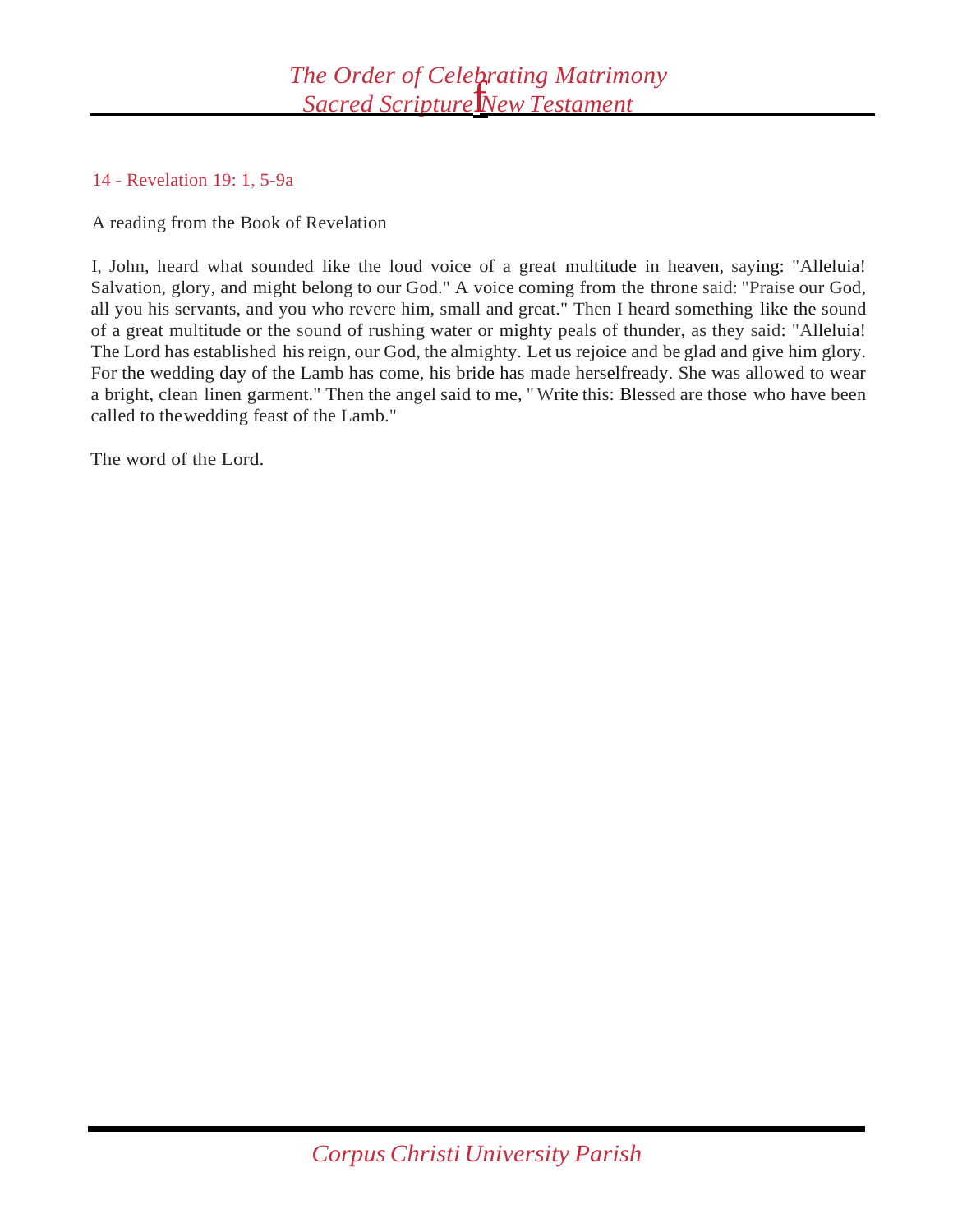#### 1 - Matthew 5: 1-12a

+ A reading from the holy Gospel according to Matthew

When Jesus saw the crowds, he went up the mountain, and after he had sat down, his disciples came to him. He began to teach them, saying: "Blessed are the poor in spirit, for theirs is the Kingdom of heaven. Blessed are they who mourn, for they will be comf01ted. Blessed are the meek, for they will inherit the land. Blessed are they who hunger and thirst for righteousness, for they will be satisfied. Blessed are the merciful, for they will be shown mercy. Blessed are the clean of heart, for they will see God. Blessed are the peacemakers, for they will be called children of God. Blessed are they who are persecuted for the sake of righteousness, for theirs is the Kingdom of heaven. Blessed are you when they insult you and persecute you and utter every kind of evil against you falsely because of me. Rejoice and be glad, for your reward will be great in heaven."

The Gospel of the Lord.

#### 2-Matthew 5: 13-16

+ A reading from the holy Gospel according to Matthew

Jesus said to his disciples: "You are the salt of the eaith. But if salt loses its taste, with what can it be seasoned? It is no longer good for anything but to be thrown out and trampled underfoot. You are the light of the world. A city set on a mountain cannot be hidden. Nor do they light a lamp and then put it under a bushel basket; it is set on a lamp stand, where it gives light to all in the house. Just so, your light must shine before others, that they may see your good deeds and glorify your heavenly Father."

The Gospel of the Lord.

## 3 [Long Form] - Matthew 7: 21, 24-29

+ A reading from the holy Gospel according to Matthew

Jesus said to his disciples: "Not everyone who says to me, 'Lord, Lord,' will enter the Kingdom of heaven, but only the one who does the will of my Father in heaven. "Everyone who listens to these words of mine and acts on them will be like a wise man who built his house on rock. The rain fell, the floods came, and the winds blew and buffeted the house. But it did not collapse; it had been set solidly on rock. And everyone who listens to these words of mine but does not act on them will be like a fool who built his house on sand. The rain fell, the floods came, and the winds blew and buffeted the house. And it collapsed and was completely mined." When Jesus finished these words, the crowds were astonished at histeaching, for he taught them as one having authority, and not as their scribes.

The Gospel of the Lord.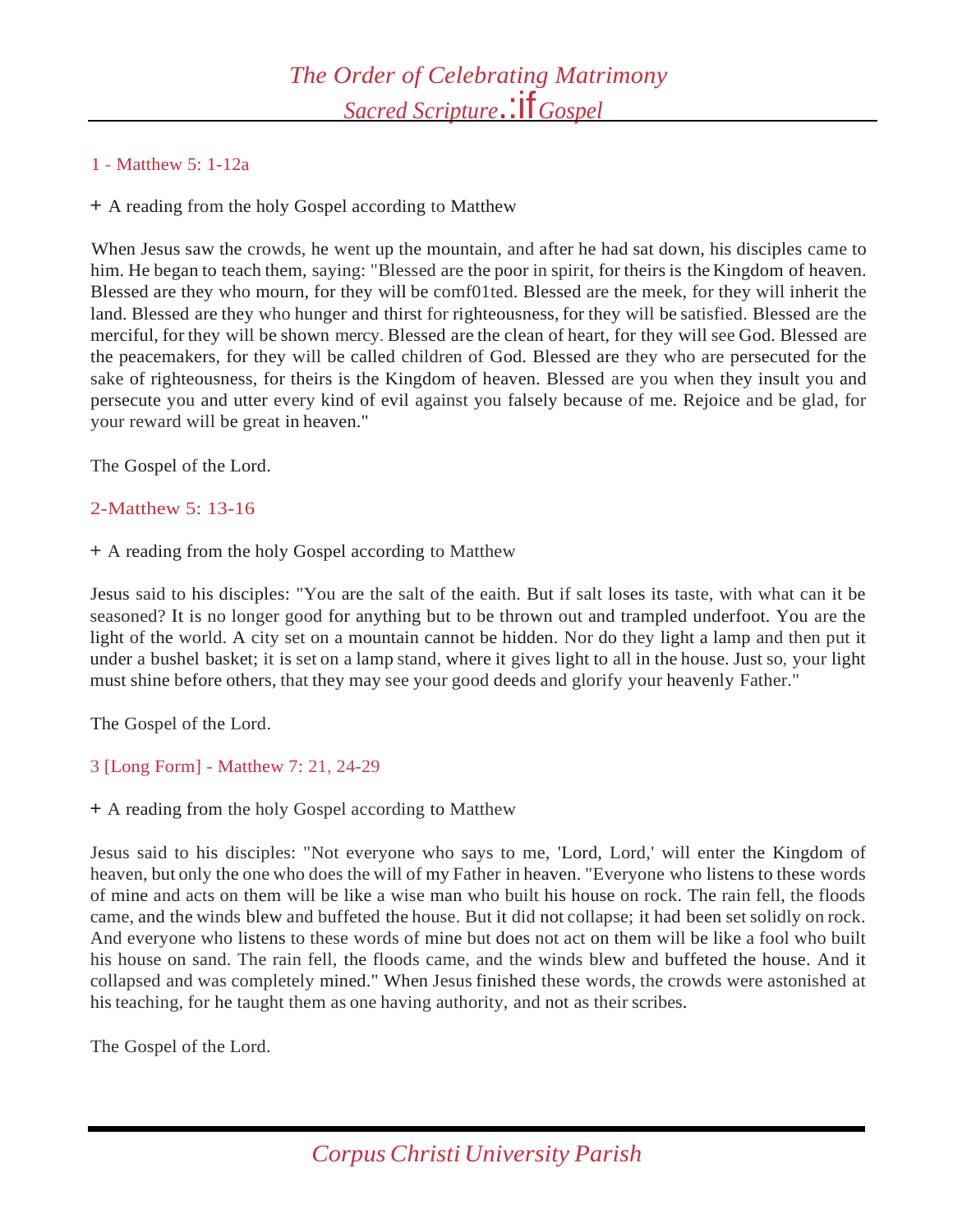#### \*7 - John 2: 1-11

+ A reading from the holy Gospel according to John

There was a wedding in Cana in Galilee, and the mother of Jesus wasthere. Jesus and his disciples were also invited to the wedding. When the wine ran short, the mother of Jesus said to him, "They have no wine." And Jesus said to her, "Woman, how does your concern affect me? My hour has not yet come." His mother said to the servers, "Do whatever he tells you." Now there were six stone water jars there for Jewish ceremonial washings, each holding twenty to thilty gallons. Jesus told them, "Fill the jars with water." So they filled them to the brim. Then he told them, "Draw some out now and take it to the headwaiter." So they took it. And when the headwaiter tasted the water that had become wine, without knowing where it came from (although the servants who had drawn the water knew), the headwaiter called the bridegroom and said to him, "Everyone serves good wine first, and then when people have drunk freely, an inferior one; but you have kept the good wine until now." Jesus did this asthe beginning of his signs in Cana in Galilee and so revealed his glory, and his disciples began to believe in him.

The Gospel of the Lord.

#### 8 - John 15: 9-12

+A reading from the holy Gospel according to John

Jesus said to his disciples: "As the Father loves me, so I also love you. Remain in my love. If you keep my commandments, you will remain in my love, just as I have kept my Father's commandments and remain in his love. "I have told you this so that my joy might be in you and your joy might be complete. This is my commandment: love one another as I love you."

The Gospel of the Lord.

#### 9 - John 15: 12-16

+ A reading from the holy Gospel according to John

Jesus said to his disciples: "This is my commandment: love one another as I love you. No one has greater love than this, to lay down one's life for one's friends. You are my friends if you do what I command you. I no longer call you slaves, because a slave does not know what his master is doing. I have called you friends, because I have told you everything I have heard from my Father. It was not you who chose me, but I who chose you and appointed you to go and bear fruit that will remain, so that whatever you ask the Father in my name he may giveyou."

The Gospel of the Lord.